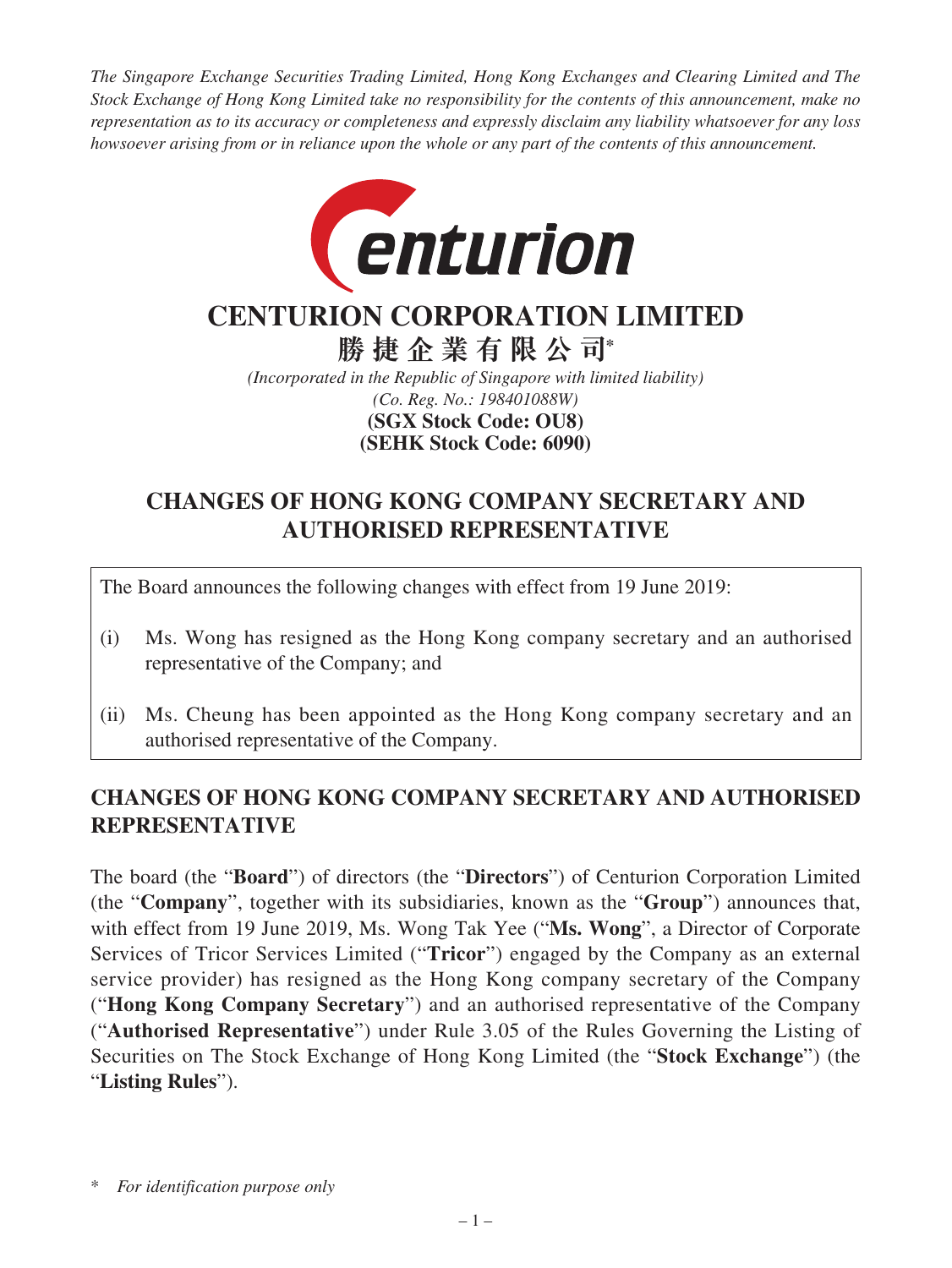Ms. Wong has confirmed that she has no disagreement with the Board and there are no matters that need to be brought to the attention of the shareholders of the Company and the Stock Exchange in relation to her resignation.

The Board would like to take this opportunity to express its sincere gratitude to Ms. Wong for her valuable contributions to the Company during her tenure in office.

The Board announces that Ms. Cheung Yuet Fan ("**Ms. Cheung**") has been appointed as the Hong Kong Company Secretary and an Authorised Representative in replacement of Ms. Wong with effect from 19 June 2019.

Ms. Cheung is a Director of Corporate Services Division of Tricor, a global professional services provider specialising in integrated business, corporate and investor services. The Company has engaged Tricor as an external service provider.

Ms. Cheung has over 25 years of experience in the corporate secretarial field and has been providing professional corporate services to Hong Kong listed companies as well as multinational, private and offshore companies. She is currently acting as the company secretary or joint company secretary of several companies, the shares of which are listed on the Stock Exchange. Ms. Cheung is a chartered secretary and a fellow member of both The Hong Kong Institute of Chartered Secretaries and The Institute of Chartered Secretaries and Administrators in the United Kingdom. Prior to joining Tricor, Ms. Cheung had worked in the Company Secretarial Department of Deloitte Touche Tohmatsu in Hong Kong and also in the role of company secretary and corporate governance area in various Hong Kong listed companies. Ms. Cheung holds a Bachelor of Arts degree in Accountancy from City Polytechnic of Hong Kong (now known as City University of Hong Kong).

After the changes mentioned herein, the authorised representatives of the Company under Rule 3.05 of the Listing Rules are Mr. Wong Kok Hoe, non-executive Director, and Ms. Cheung.

## **WAIVER FROM STRICT COMPLIANCE WITH RULES 3.28 AND 8.17 OF THE LISTING RULES**

Pursuant to Rule 8.17 of the Listing Rules, a listed issuer must appoint a company secretary who meets the requirements under Rule 3.28 of the Listing Rules. Rule 3.28 of the Listing Rules provides that a listed issuer must appoint as its company secretary an individual who, in the opinion of the Stock Exchange, is capable of discharging the functions of company secretary of the listed issuer by virtue of his/her academic or professional qualifications or relevant experience.